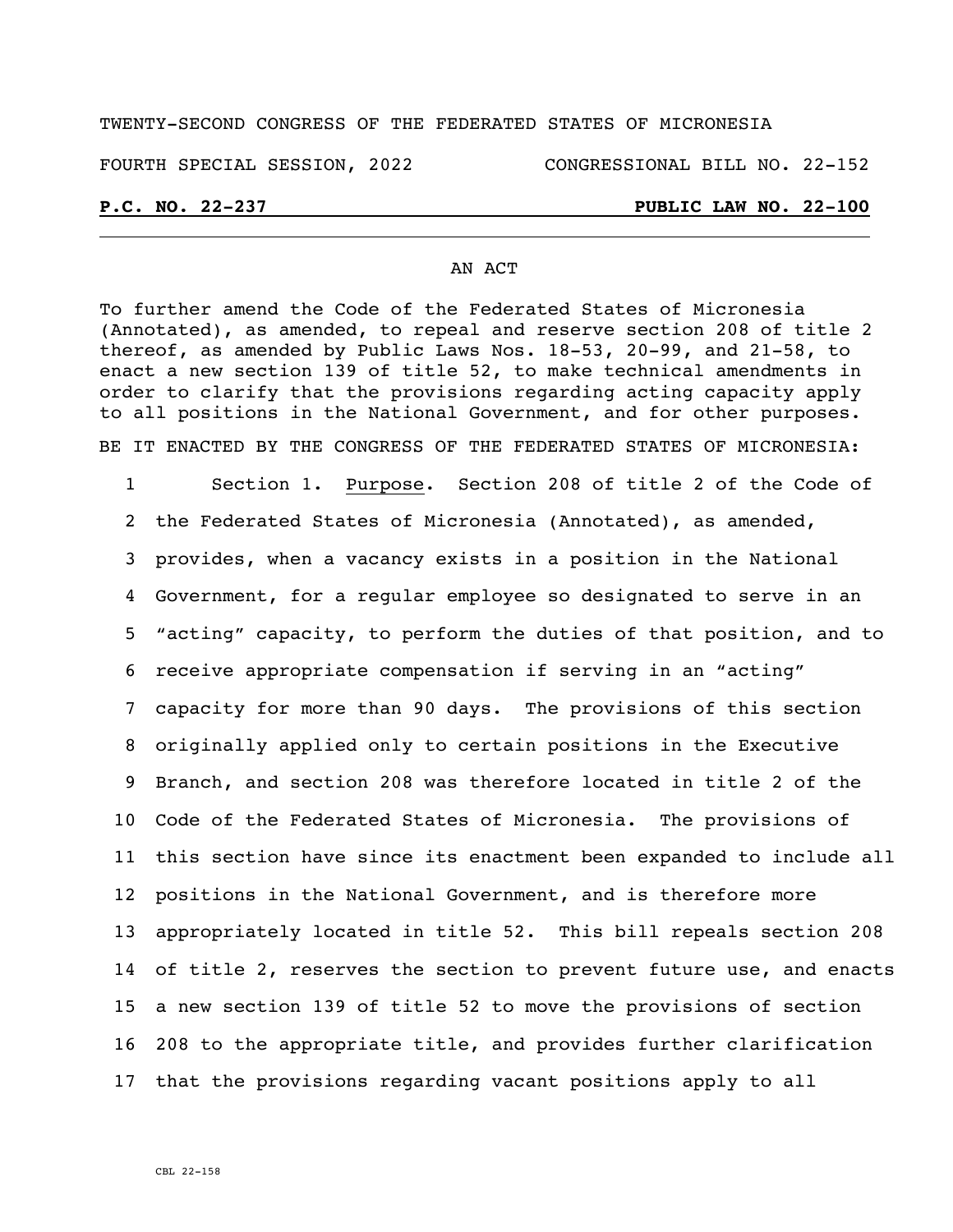| $\mathbf{1}$   | positions in the National Government. The substantive provisions   |  |  |
|----------------|--------------------------------------------------------------------|--|--|
| $\overline{2}$ | of the law are unchanged.                                          |  |  |
| $\mathfrak{Z}$ | Section 2. Section 208 of title 2 of the Code of the               |  |  |
| 4              | Federated States of Micronesia (Annotated), as amended by Public   |  |  |
| 5              | Laws Nos. $18-53$ , $20-99$ , and $21-58$ , is hereby repealed and |  |  |
| 6              | reserved.                                                          |  |  |
| 7              | Section 3. Title 52 of the Code of the Federated States of         |  |  |
| 8              | Micronesia (Annotated), as amended, is hereby further amended by   |  |  |
| 9              | enacting a new section 139 to read as follows:                     |  |  |
| 10             | "Section 139. Positions vacant pending appointment.                |  |  |
| 11             | Whenever a vacancy exists in a position<br>(1)                     |  |  |
| 12             | in the Government of the Federated States of                       |  |  |
| 13             | Micronesia, including a position exempt from the                   |  |  |
| 14             | Public Service System, the administrative duties                   |  |  |
| 15             | and ministerial functions of that position may                     |  |  |
| 16             | be performed by a qualified regular employee                       |  |  |
| 17             | designated to serve in that position in "acting"                   |  |  |
| 18             | capacity.                                                          |  |  |
| 19             | (2) Any employee designated under paragraph                        |  |  |
| 20             | (1) of this section who serves in an "acting"                      |  |  |
| 21             | capacity in a position vacated pending                             |  |  |
| 22             | appointment for more than ninety days shall be                     |  |  |
| 23             | entitled to that position's compensation.<br>The                   |  |  |
| 24             | entitlement shall be retroactive to the day                        |  |  |
| 25             | actingship began; PROVIDED HOWEVER, that no                        |  |  |

of 3